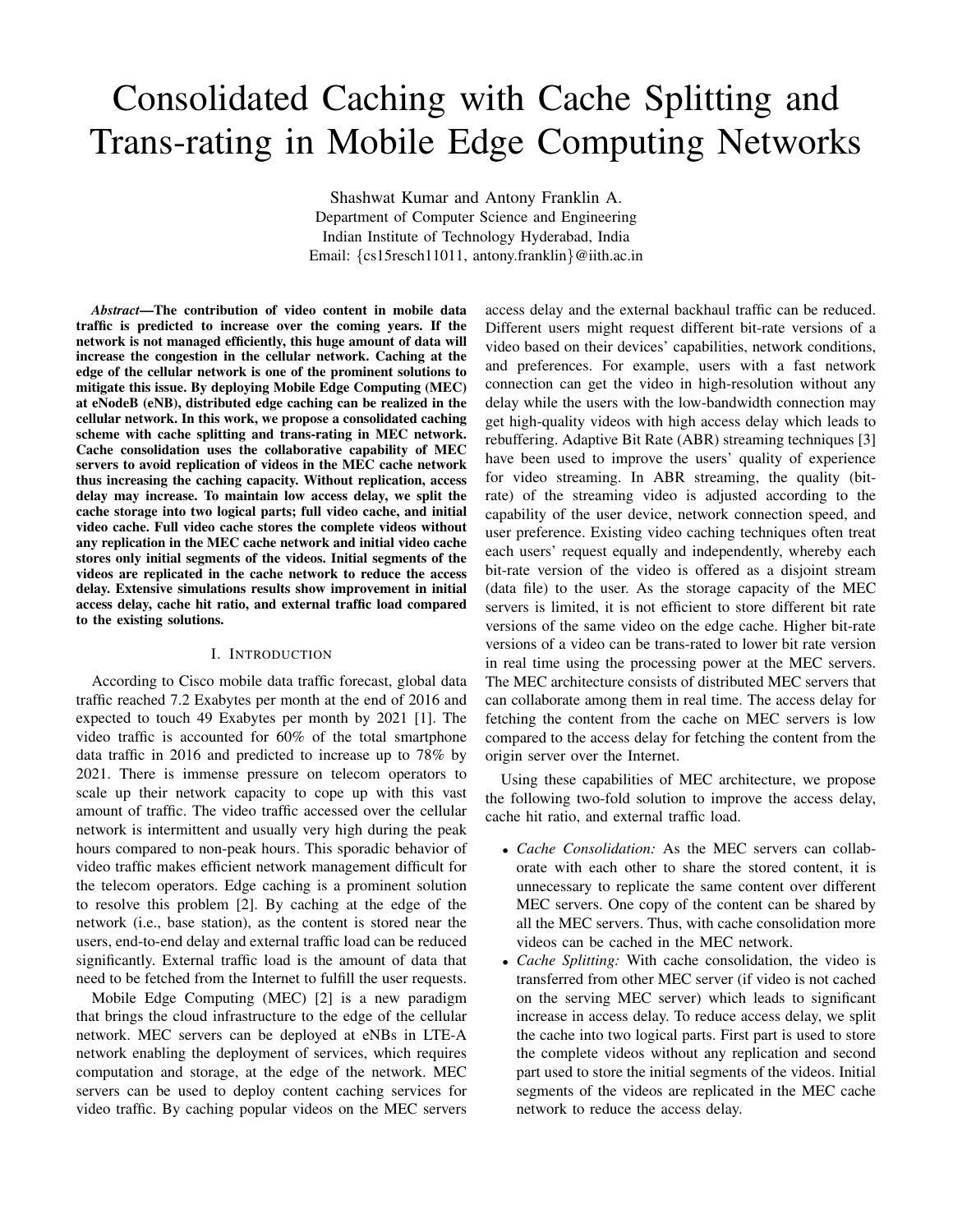

Fig. 1: Video caching system architecture where the edgecache is deployed on the MEC server located at eNBs.

The remainder of the paper is organized as follows. Section II provides the related work. Section III explains the system architecture of the edge caching using MEC servers. The proposed cache consolidation and cache splitting are discussed in Section IV. Section V evaluates the performance of the proposed solution and show the comparison with existing methods. We conclude the paper in Section VI.

# II. RELATED WORK

Content caching in wireless networks is explored in [4] and [5] to reduce the access delay. For collaborative caching on servers at Base Stations (BSs), backhaul link between BS has been utilized [6], [7]. In [8] and [9], caching and processing for multi-bitrate video streaming is proposed. However, they do not consider the collaborative scheme of multiple caching/processing servers. Furthermore, the proposed technique in CachePro [9] solves the optimization problem for every new request, that will result in re-directing large numbers of pre-scheduled requests. On the other hand, the heuristic solution in [10] requires the knowledge of the content popularity, which may be hard to estimate accurately in practice. JCCP in [11], propose a collaborative caching and trans-rating approach where MEC servers collaborate with each other to share the cached content and perform the trans-rating if the higher bit-rate version in available in the cache. In [12], a coordinated data assignment algorithm is proposed to minimize the network cost with respect to the pre-coding matrix and cache placement matrix in a Cloud-RAN (C-RAN). In [8] and [13], various techniques to transcode a video from higher bit-rate to lower bit-rate version are discussed. Compressed-domain based approaches, such as bitrate reduction and spatial resolution reduction are the most favorable among these techniques.

# III. SYSTEM ARCHITECTURE

As shown in Fig. 1, an MEC network consists of multiple MEC servers connected via backhaul links. Each MEC server is deployed side-by-side with the eNB in a cellular RAN, providing computation, storage, and networking capabilities to support context-aware and delay-sensitive applications near the users. Processing and storage capabilities of MEC servers are used for video trans-rating and caching. These MEC servers can collaborate to share their computing and storage resources. Based on received video request, the MEC server can serve the video content from its cache (if available) or download the content from the Internet and serve the user while caching the same content for future access. If a higher bit-rate version of the requested video is available in the cache then MEC server trans-rates the available video to requested lower bit-rate version to serve the user. Video trans-rating, i.e., compressing a higher bit-rate video to a lower bit-rate version, can be done by various techniques given in [8] and [13]. Video transrating is a computation-intensive task and the computation cost can be measured as consumed CPU cycles for trans-rating on the MEC server. Following are the possible events that might happen when a user requests for a video.

- 1) The video is obtained from the MEC cache of the connected eNB.
- 2) A higher bit-rate version of the video, from the cache of the connected eNB, is trans-rated to the desired bit-rate version and delivered to the user.
- 3) The video is retrieved from MEC cache of a neighboring eNB or the origin content server.
- 4) A higher bit-rate version of the video, from MEC cache of the neighboring eNB, is trans-rated using the co-located trans-coder and then transferred to the connected eNB.
- 5) Similar to (4), but the trans-rating is done at the MEC server of the connected eNB.
- 6) Video is not cached and needs to be downloaded from the content server over the Internet.

# IV. PROPOSED WORK

Most of the existing work on video caching, which are not ABR-aware, mainly rely on the store and transmit mechanism without any processing. Proposed solution tries to utilize both caching and processing capabilities at the MEC servers to satisfy the user requests for videos of different bit-rate versions. MEC servers can trans-rate a video to lower bit-rate, using its processing capabilities, to fulfill the user requests. If enough processing power is available to trans-rate a video from higher bit-rate version to a lower bit-rate version, there is no need to cache lower bit-rate video when a higher bitrate version of the same video is already cached. We extend the collaborative caching paradigm by consolidating the cache. Using the trans-rating and MEC collaboration, we propose the following solutions to reduce the access delay and external traffic load:

# *A. Cache Consolidation*

By exploiting the collaboration among the MEC servers, cache at the edge of the network can be consolidated. In a collaborative environment where MEC servers can share the data, there is no need to replicate the same video on a different MEC servers. Instead of replicating the same content on the MEC servers, requested content can be transferred from one MEC server to another. Through cache consolidation, more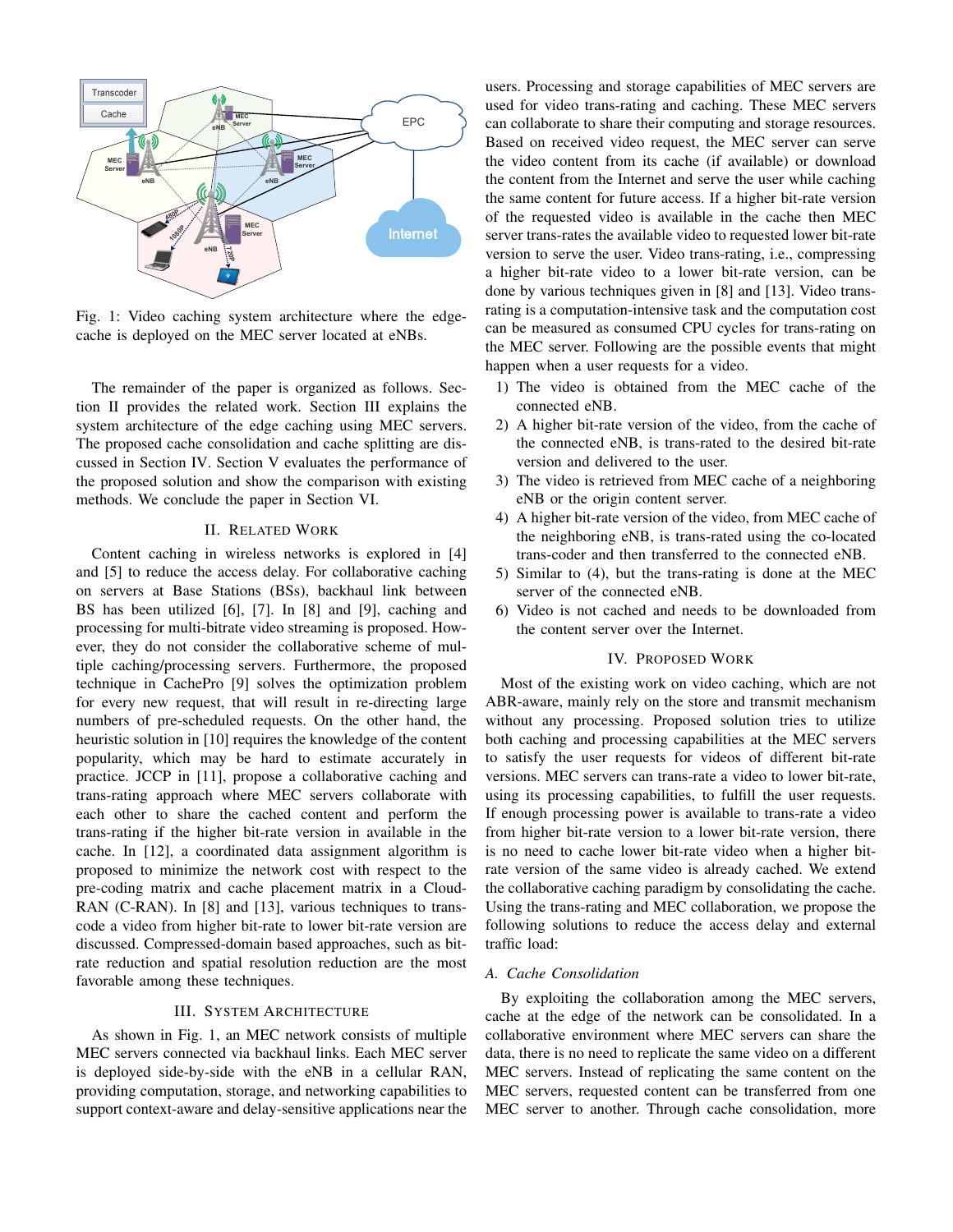videos can be cached collectively on the MEC servers and thus a significant improvement in hit ratio and external traffic load can be achieved. Even though access delay among the MEC servers is very low compared to the delay between a content server and MEC servers, as cache consolidation does not have content replication it may lead to increase in the access delay (i.e. when a popular video is cached on an MEC server, it needs to be transferred each time a user requests for it on another MEC servers). To address such scenarios, we propose cache splitting as given below.

## *B. Cache Splitting*

In video streaming, initial access delay depends on the time player takes to download the initial segments of the video. The user does not require to download the complete video to start watching a video, as soon as the video player buffers the initial segments of the video, it starts the playback and rest of the segments downloads over the time. Caching initial segments are sufficient to reduce the access delay of the video. It also leads to better hit ratio as more number of videos can be cached in the MEC servers compared to when only complete videos are cached. However, if all cache storage is used to cache only initial segments of the videos then, for each hit, rest of the video needs to be downloaded from the content server over the Internet. To balance the external traffic load and the access delay, we propose a logical splitting of cache storage. One part of the cache storage is used to cache complete videos and another part to cache only initial segments of the videos.

In cache splitting, it is critical to choose the level of the splitting of cache as reducing the delay and external traffic load are conflicting objectives. To thoroughly understand it, we theoretically analyze the access delay and external traffic load in the following sub-section.

## *C. Access Delay and Backhaul Load Analysis*

Let  $V$  be the video library containing  $N$  videos. The size of the cache at each MEC server is  $C_s$ . With cache split at  $x (0 \le x \le 1)$ , allocated cache size to store the full videos and initial videos segments is  $xC_s$  and  $(1-x)C_s$  respectively. Let the average video size be b bytes and only a fraction  $(n,$  $0 < n < 1$ ) of all video segments need to be stored in the initial video cache. These initial fractions of the video are sufficient to start the video playback. The number of videos that can be stored in the full video cache is  $C_f = \frac{xC_s}{b}$  and number of videos that can be stored in the initial video cache is  $C_i = \frac{(1-x)C_s}{bn}$ . The total number of videos in the cache is,

$$
C_t = \frac{C_s(x(n-1)+1)}{bn} \tag{1}
$$

Assuming a uniform popularity distribution, cache hit-ratio H can be given as,

$$
H = \frac{C_s(x(n-1)+1)}{nbN} \tag{2}
$$

Let  $d_m$  be the access delay if there is a miss and  $d_h$  is the access delay if there is a hit  $(d_m > d_h)$ . Then the average access delay is given by,

$$
D = Hd_h + (1 - H)d_m \tag{3}
$$

using the value of  $H$  from (2)

$$
D = d_m + (d_h - d_m) \frac{C_s(x(n-1) + 1)}{nbN}
$$
 (4)

As  $(d_h - d_m) < 0$  and  $(n-1) \leq 0$ , the value of access delay D will be minimum if  $x = 0$ . To minimize the access delay, all the cache storage should be allocated to store initial part of the videos.

The hit ratio for initial video cache is given by,

$$
H_i = \frac{C_s(1-x)}{nbN} \tag{5}
$$

So, the total external traffic load would be,

$$
T = H_i(1 - n)b + (1 - H)b
$$
  
= 
$$
\frac{C_s(1 - x)}{nbN}(1 - n)b + (1 - \frac{C_s(x(n - 1) + 1)}{nbN})b
$$
 (6)  

$$
T = b - \frac{C_s}{N}
$$

From 6,  $T$  does not depend on  $x$  when video requests follow a uniform distribution. So, for any division of the cache, value of T will be same for given values of  $b, C_s$ , and N.

In the real world, the video requests follow some popularity distribution instead of uniform distribution. Popular videos will be requested more number of times compared to nonpopular videos. Here we use Zipfs' law for popularity distribution, which gives the probability of an incoming request for  $i^{th}$  popular video as,

$$
p_i = \frac{i^{-\alpha}}{\sum_{j=0}^{N} j^{-\alpha}}\tag{7}
$$

where  $\alpha$  is Zipf parameter. When video requests follow Zipfs' popularity distribution, cache hit-ratio can be derived using the Cumulative Distribution Function (CDF) of the Zipf distribution given by,

$$
CDF = \frac{H_{k,s}}{H_{N,s}}\tag{8}
$$

where  $H_{N,s}$  is the  $N^{th}$  generalized harmonic number.

Considering that most popular videos are cached. The cache hit-ratio  $H$  can be derived as,

$$
H = \frac{\sum_{n=1}^{C_t} \frac{1}{n}}{\sum_{n=1}^{N} \frac{1}{n}}
$$

The sum of the  $n<sup>th</sup>$  harmonic number can be approximated by the integral  $\int_1^n \frac{1}{x} dx$ , whose value is  $ln(n)$ . So,

$$
H = \frac{ln(C_t)}{ln(N)}\tag{9}
$$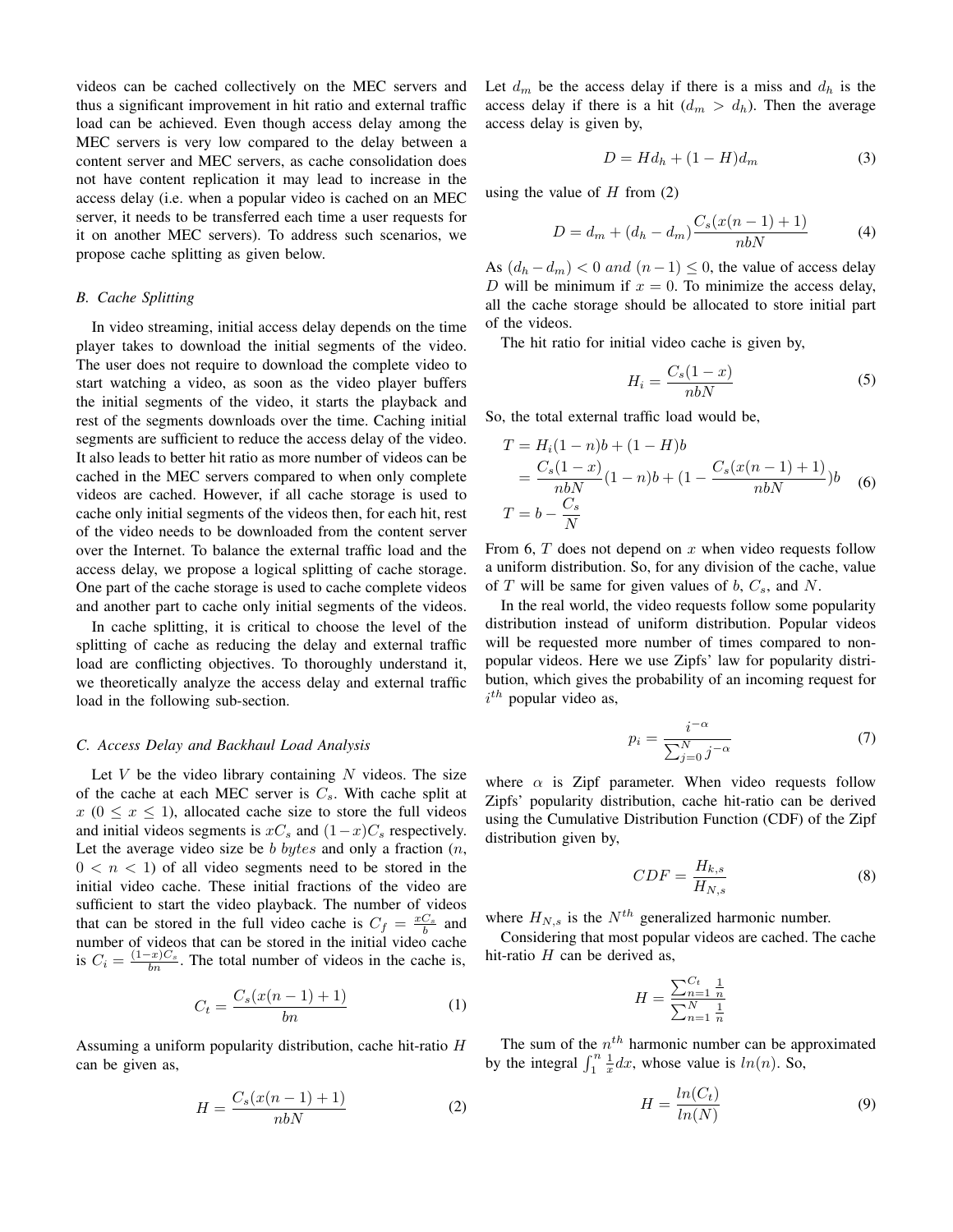The hit ratio of initial video cache is given by,

$$
H_i = \frac{\sum_{n=1}^{C_t} \frac{1}{n} - \sum_{n=1}^{C_f} \frac{1}{n}}{\sum_{n=1}^{N} \frac{1}{n}} = \frac{ln(C_t) - ln(C_f)}{ln(N)} \tag{10}
$$

The overall access delay  $D$  is,

$$
D = d_m - (d_m - d_h) \frac{\ln(C_s) + \ln(1 - x(1 - n)) - \ln(nb)}{\ln(N)}
$$
\n(11)

From (11), the access delay will be minimum (for  $x = 0$ ) when all the cache storage is used for caching the initial segments of the videos. The total external traffic load  $T$  is given by,

$$
T = H_i(1 - n)b + (1 - H)b
$$
  
\n
$$
T = b - \frac{b}{\ln(N)}[(1 - n)\ln(x) + n\ln(1 - x(1 - n)) + (12)
$$
  
\n
$$
\ln(C_s) - \ln(b) - n\ln(n)]
$$

From (12), the total external traffic load will be minimum when  $x = 1$ . So, to minimize the external traffic load, all cache storage should be used to cache full videos.



Fig. 2: Effect of cache split ratio on access delay and external traffic.

Fig. 2 shows the change in access delay and external traffic load with varying cache split. It is clear from the plot that the average access delay increases when we allocate more cache to store complete videos, as the number of videos that can be stored in the cache reduces and hence the hit-ratio. The external traffic load reduces when more storage is allocated to cache complete videos, as each cache hit in full video cache leads to zero external traffic. Choosing a proper cache split ratio is tricky as reducing access delay and external traffic load are conflicting objectives. Fig. 2 reflects that splitting the cache around 50% provides an equivalence point that balances access delay and external traffic load. The network operator may choose a suitable cache split ratio based on the allowable QoE constraints.

# Algorithm 1 Caching and Replacement Algorithm

1: For each video request 
$$
v_l
$$
 arriving at eNB  $j$ , proceed.

2: if  $v_l \in C_j^F$  then serve the user from  $C_j^F$ .

3: else if  $v_i \in C_j^I$  then serve the initial segments from  $C_j^I$ .

4: if  $v_h \in C_j^F$  and  $P_j^* + p_l \leq P_j$  then

5: trans-rate the remaining video segments from  $v_h$ to  $v_l$  and serve the user.

6: else if 
$$
v_l \in \bigcup_{j \neq k, k \in K} C_k^F
$$
 then

7:  $f = C_k^F$  for  $k \in K$  and  $k \neq j$  s.t.  $v_l \in C_k^F$ <br>8: fetch the remaining video segments from  $C_k^F$  and

10: **else if** 
$$
v_h \in \bigcup_{j \neq k, k \in K} C_k^F
$$
 and  $P_k^* + p_l \leq P_k$  then

\n10:  $f = \min_{k \neq j, k \in K} d_{jk}$  s.t.  $v_h \in C_k^F$ 

11: trans-rate the remaining video segments at  $eNB \, f$ and serve the user.

12: else

- 13: fetch the video from origin server and cache in  $C_j^F$  using LRU; remove  $v_l$  from the  $C_j^I$ .
- 14: **else if**  $v_h \in C_j^F$  and  $P_j^* + p_l \leq P_j$  **then**
- 15: trans-rate the video  $v_h$  to  $v_l$  and serve the user.
- 16: **else if**  $v_l \in \bigcup_{j \neq k, k \in K} C_k^F$  then
- 
- 17:  $f = C_k^F$  for  $k \in K$  and  $k \neq j$  s.t.  $v_l \in C_k^F$ <br>18: fetch the video from  $C_k^F$ , serve the user, and cache initial segments of  $v_l$  in  $C_f^I$  using LRU.

19: else if 
$$
v_h \in \bigcup_{j \neq k, k \in K} C_k^F
$$
 then

20: 
$$
f = \min_{k \neq i} d_{jk} \text{ s.t. } v_h \in C_k^F
$$

- 21: **if**  $P_f^{k \neq j, k \in K}$   $P_f^*$  then
- 22: trans-rate the video on MEC server at eNB  $f$ , serve the user, and cache initial segments of  $v_l$  in  $C_j^I$ using LRU.

23: else if 
$$
P_j^* + p_l \leq P_j
$$
 then

24: fetch the video  $v_h$  from  $C_f^F$ , trans-rate video  $v_h$ to  $v_l$  on MEC server at eNB j and serve the user, cache initial segments of  $v_l$  in  $C_j^I$  using LRU.

25: else if  $v_l \in \cup_{j \neq k, k \in K} C_k^I$  then

26:  $f = C_k^I$  for  $k \in K$  and  $k \neq j$  s.t.  $v_l \in C_k^I$ 

27: fetch the initial segments of video from  $C_f^I$ , serve the user, and fetch the remaining segments from origin server and cache in  $C_j^F$  using LRU.

28: else

29: fetch the video from origin server and cache it on  $C_j^F$  using LRU. Cache initial segments of replaced video from  $C_j^F$  in  $C_j^I$  using LRU.

# *D. Cache Placement and Replacement Algorithm*

Replicating the complete video over the MEC network reduces the access delay, but less number of videos can be cached which directly affects the hit ratio. By caching the initial segments of the video, the access delay can be reduced with no extra cost in external traffic load as the complete video is already cached on one of the MEC servers. So, to reduce the access delay, initial segments of the videos are replicated in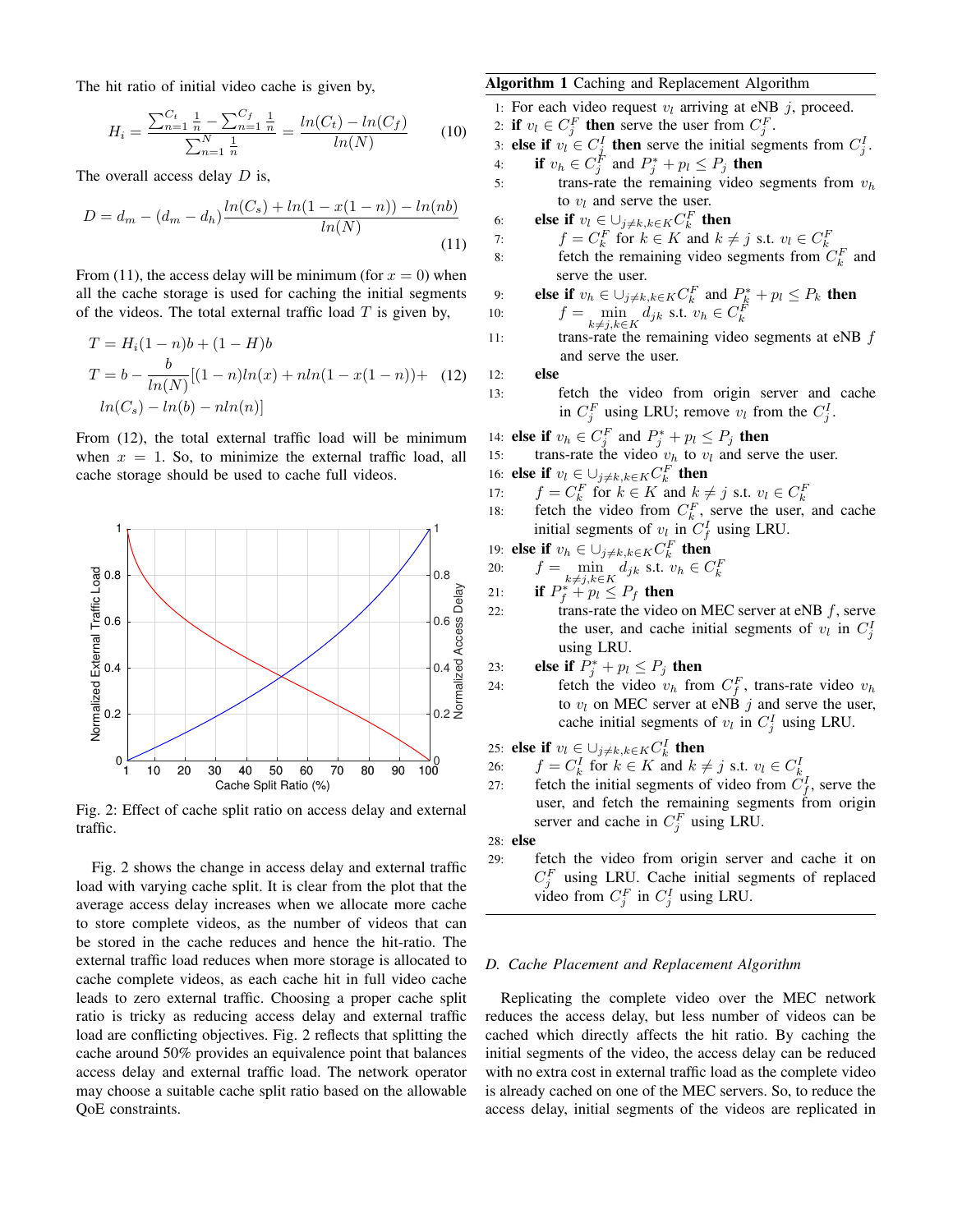

Fig. 3: Comparison of caching schemes for different cache size at each MEC server; cache split ratio  $x = 75\%$ ; processing power at each MEC server  $C_j = 50Mbps$ .



Fig. 4: Comparison of caching schemes for different processing power at each MEC server; cache split  $x = 75\%$ ; Cache size at each MEC server  $C_i = 100GB$ .

the network which costs less towards storage and provides the same benefit regarding the access delay. Least Recently Used (LRU) cache replacement policy is used to replace the full videos in the cache. Initial segments of the replaced full videos are moved to the initial cache to keep the access delay low. Algorithm 1 shows our caching and replacement algorithm. In the algorithm,  $C_j^F$  and  $C_j^I$  represent the set of videos stored in full video cache and initial video cache respectively on MEC server at eNB  $j$ . Processing power and current load on MEC server at eNB j is given by  $P_j$  and  $P_j^*$ .  $p_l$  is the required processing power to trans-rate higher bit-rate video  $v<sub>h</sub>$  to lower bit-rate version  $v_l$ .  $d_{jk}$  is the access delay between MEC server  $j$  and  $k$ .  $K$  is the set of all MEC servers.

# V. PERFORMANCE EVALUATION

In this section, we evaluate the performance of the proposed scheme by varying cache size and processing power. In simulations, we consider an Urban Macro (UMa) cell model with four eNBs, each eNB using a transmission power of 46dbm and 20Mhz of channel bandwidth. Each eNB is serving 50 active users, which are uniformly distributed in the cell of 5km radius. An MEC server is deployed at each eNB, as shown in Fig. 1, to provide the caching and processing resources. We assume that the video library  $V$  consists of 2000

videos following a Zipf popularity distribution with exponent value of 0.8. Playtime of each video is 10 minutes and a video can be served in any of the 4 bit-rate variants (0.4 Mbps, 1.2 Mbps, 2.5 Mbps, and 5 Mbps, for 360p, 480p, 720p, and 1080p video resolutions, respectively). The sizes of different bit-rate variants of the video are 50 MB, 80 MB, 100 MB, and 150 MB. Each user generates video requests independently following the Poisson process with mean inter request interval of 8min. The users request video following the Zipfs' popularity distribution. To determine the requested bit-rate variant, we use the UMa path loss model with Line of Sight (LOS) conditions as specified in 3GPP TR36.814 V9.2.0 [14]. Using the channel model we calculate the available Down-Link (DL) throughput at UE, and based on the available throughput UE selects the bit-rate of the video. The end-toend latency for fetching the video content from local eNB is randomly assigned between [5,15] ms following a uniform distribution, [20, 60] ms for neighboring MEC servers, and [100, 200] ms for origin content server or CDN on the Internet. The storage capacity of the MEC server for caching the video content is [20-200]GB which is low compared to the video library size. Cache is split at 75% to keep the external traffic load low. Available processing power at MEC server is 50